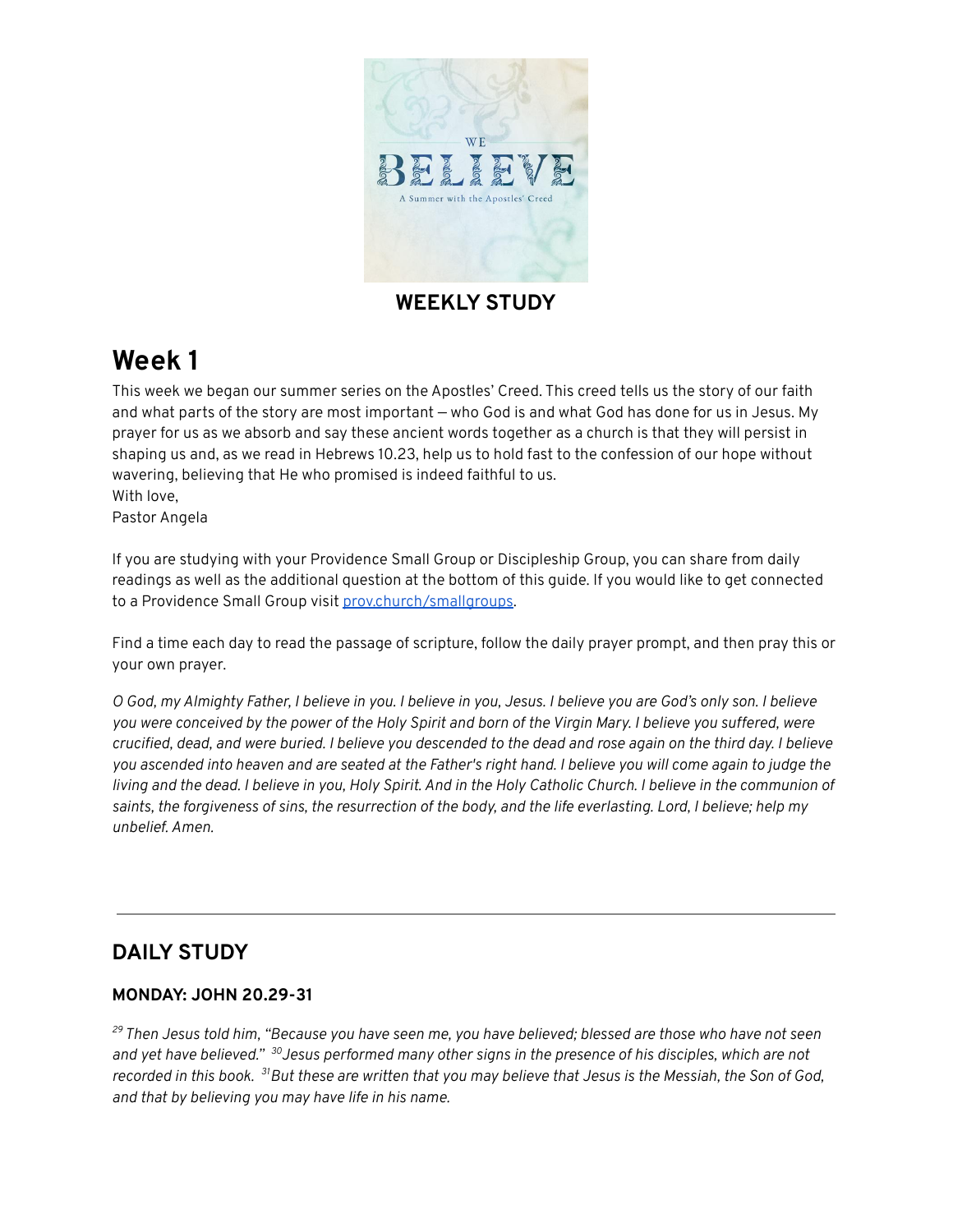- The creed begins by simply saying, I believe in God. But as Jacob shared, you can't force anyone to believe. They have to choose to believe for themselves. Some days we might wish we had the same privilege as the disciples. To see the miracles he performed first hand, or know every little thing He did while on this earth because those stories might hold the truth that will finally convince us or keep us from wandering. But the focus of the gospels is not to give us an exhaustive list of what Jesus did. Its focus is to give life! And blessed are you who have not seen and yet have believed!
- God, I thank you for the faithfulness of those who took such care in telling stories about your son, Jesus, so that I can have life in His name. Give me courage to share my personal encounters of you *with others so that life in Him is also possible for them.*

## **TUESDAY: ROMANS 10.9-11**

 $^9$ If you declare with your mouth, "Jesus is Lord," and believe in your heart that God raised him from the dead, you will be saved. <sup>10</sup> For it is with your heart that you believe and are justified, and it is with your mouth that you profess your faith and are saved. <sup>11</sup> "As Scripture says, "Anyone who believes in him will never be put to shame."

- Jesus came to earth to save us, and raised from death to life to prove his great saving power. We don't need to ascend to the heavens to search for him, or descend below to try and save him. He has done the hard work and made a way for our hearts to be transformed by the power of the Holy Spirit so that we can believe and receive new life in Him! But new life is about more than just believing in your heart. We need to believe with our heart *and* confess with our mouth and then we will be saved. It's by belief *and* confession that we become His disciples and members of the Holy Church.
- Jesus, my only hope, my Savior, thank you for enduring so much pain and suffering to save me. I know I can't save myself or fix this broken world. I've tried. I need you. Be at work in my heart. Redeem me.

#### **WEDNESDAY: 2 CORINTHIANS 12.9**

 $^9$ But he said to me, "My grace is sufficient for you, for my power is made perfect in weakness." Therefore I will *boast all the more gladly about my weaknesses, so that Christ's power may rest on me.*

- Jacob shared the story of Adrian Alonzo, the uncle of Ellie Garcia, a 10 year old girl who was murdered in the Robb Elementary shooting. In an interview, Adrian offered forgiveness to the shooter and when asked how it was possible for him to do that, he said the Bible tells us that we must forgive each other. Adrian's faith and belief are powerful. But the kind of power he has belief in is counter-cultural. It's why you may have struggled with his response. We live in a world that demands retaliation. Violence for violence. But God's power is most perfectly revealed in weakness. If we really want to know what it means to say Almighty Father, we need to look to the cross. When we are tempted to act in a way that is not honoring God, we have to look to the cross. To Jesus. And remember that the One who could do all kinds of powerful and miraculous things, ushered in God's kingdom through His death on a cross. And through his weakness, God's power prevailed.
- God, you are mighty. And in you I am mighty, not because of my strength, but because of yours. Help *me to surrender myself to you. I want the world to know your loving power through me.*

#### **THURSDAY: HEBREWS 6.18-20 MSG**

We who have run for our very lives to God have every reason to grab the promised hope with both hands and never let go. It's an unbreakable spiritual lifeline, reaching past all appearances right to the very presence of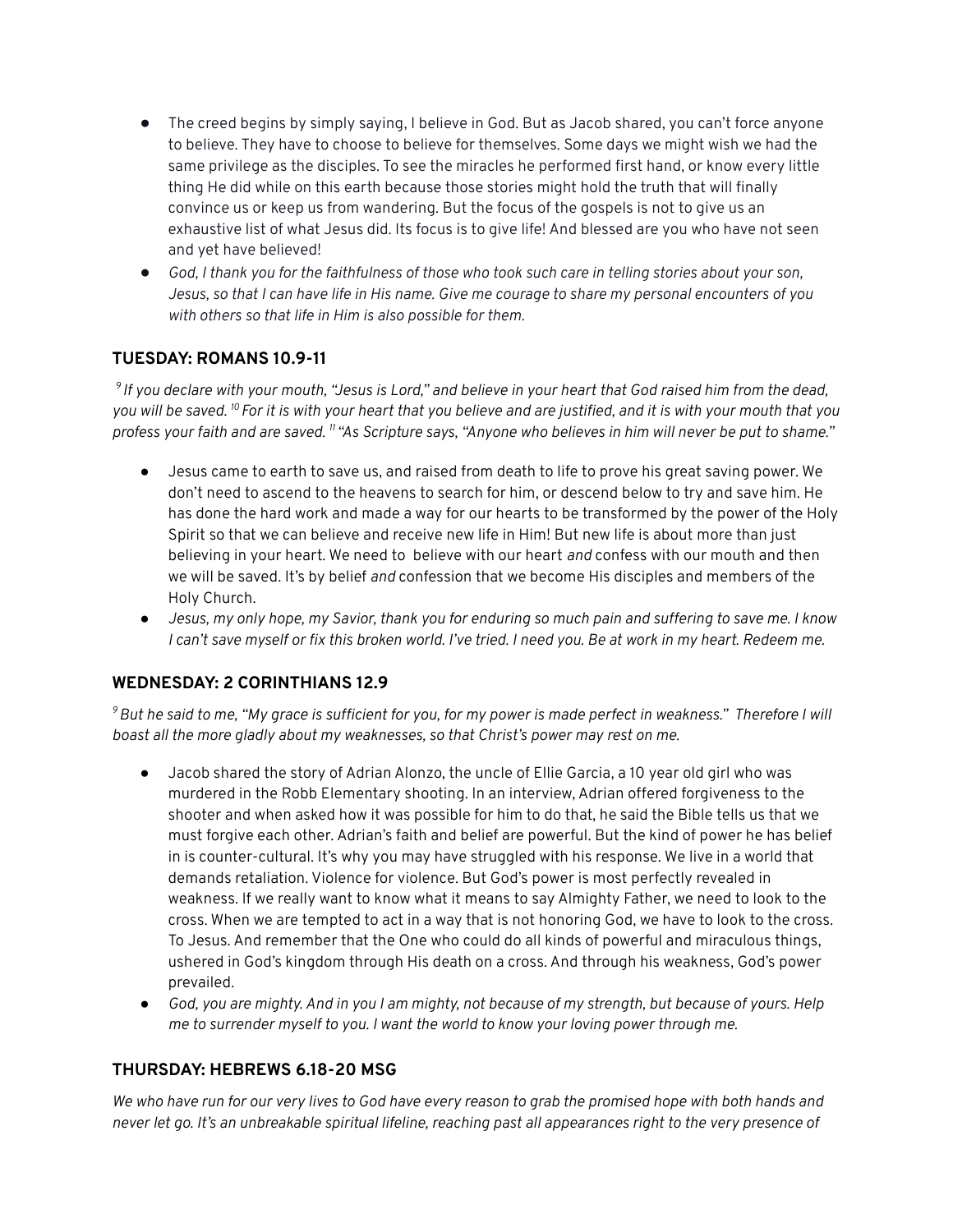God where Jesus, running on ahead of us, has taken up his permanent post as high priest for us, in the order of *Melchizedek.*

- Life is unquestioningly a roller coaster filled with distressing and uncertain moments. While none of us can control the shifts that are taking place around us, we can find stability by training our hearts and minds on what is real, solid, unwavering, and enduring. Our anchor of hope is solidly fixed within the inner sanctuary, where Jesus is. What do you need to let go of today so you can grab hold of Jesus? Do you trust that He will keep you steady and secure?
- Jesus, help me to let go of anything that is keeping me from clinging to you and your promised hope *today.*

## **FRIDAY: JOHN 14.25-26, ACTS 2.1-4**

<sup>25</sup>All of this I have spoken while still with you. <sup>26</sup> But the Advocate, the Holy Spirit, whom the Father will send in *my name, will teach you all things and will remind you of everything I have said to you.*

When the day of Pentecost came, they were all together in one place. <sup>2</sup> Suddenly a sound like the blowing of a violent wind came from heaven and filled the whole house where they were sitting. <sup>3</sup> They saw what seemed to be tongues of fire that departed and came to rest on each of them. <sup>4</sup> All of them were filled with the Holy Spirit *and began to speak in other tongues as the Spirit enabled them.*

● This Sunday, we celebrated Pentecost. The day heaven and earth joined together through the promised Holy Spirit, which gave birth to the one true church of Jesus Christ to which we all belong.

Being a follower of Jesus should not be a solo journey. God has not just called us to himself. God called us to be members of the worldwide community of believers that the Holy Spirit encourages, teaches, and empowers to share our beliefs and testify that Jesus is our Messiah and Lord. What steps can you take toward community today? How can you invite someone into your story? Or offer to pray in unity with someone God has put on your heart?

• Holy Spirit, quide me this week. Remind me of truth and strengthen me where I am weak. Give me the *courage I need to live out the vision and mission of Jesus' church.*

## **SATURDAY: ROMANS 1.20**

For since the creation of the world God's invisible qualities - his eternal power and divine nature - have been *clearly seen, being understood from what has been made, so that people are without excuse.*

- At some point, we all decide to believe or reject the idea that there is One whose power and creativity brought forth the cosmos. Paul believed that the universe points us to the existence of God. But we must acknowledge that we've been given the freedom of choice because God loves us. Scripture teaches us that God created us to find perfect wholeness as we live in a loving relationship with Him. And a loving relationship requires that the beloved (you!) is free to say no to the relationship if that's what you desire. It cannot be forced, or it is not loving. And God desires nothing less than your love. Unbelief, however, does not mean God will ever stop loving you or trying to communicate how very loved you are.
- God, I pray today for those who struggle to believe in you. I pray you break into their world so evidently that they can no longer keep their back turned to you. May your love flood their life, in Jesus' name.